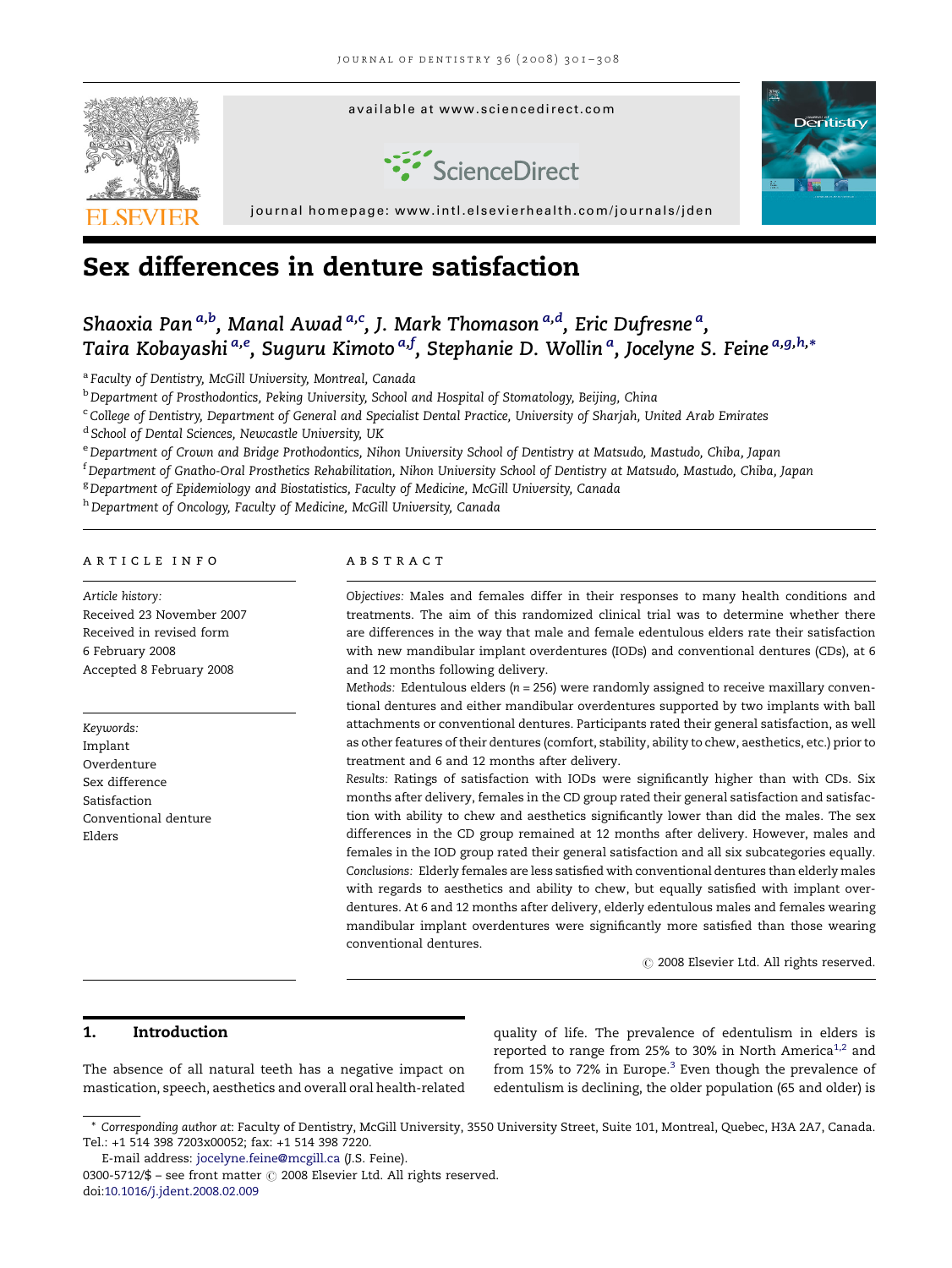expected to increase over the next two decades.<sup>[2,4](#page-6-0)</sup> Edentulous elders will be older and more physically challenged with an increased need for oral health care.

Mandibular 2-implant overdentures have been shown to be superior to conventional dentures in both randomized and nonrandomized clinical trials. Elders are significantly more satisfied with 2-implant overdentures than with new conventional dentures, and their oral health-related quality of life is better. There is now overwhelming evidence that mandibular 2-implant overdentures should become the first-choice treatment for edentulous patients.<sup>5-8</sup>

Sex differences have been shown in many studies on oral health. In many countries, more females than males are edentulous. This male–female difference may reflect a higher proportion of older females in a population. $2$  It was also reported that males are less concerned about their edentulism, less likely to opt for restorations and less likely to visit a dentist than females.<sup>[9](#page-6-0)</sup> Furthermore, there are reports that the prevalence of denture stomatitis is also greater in female denture-wearers<sup>10</sup>.

Therefore, we wished to determine whether there are differences in the way that females and males respond to the treatment for edentulism.

Accordingly, in this study we assessed the association between ratings of general satisfaction and sex in an edentulous population. The null hypothesis was that there is no difference in ratings of satisfaction by males and females who received mandibular implant overdentures (IODs) and conventional dentures (CDs) at 6 and 12 months after denture delivery.

# 2. Materials and methods

One hundred and forty-two females and 114 males were recruited to participate in a randomized-controlled clinical trial (RCT). The recruiting process was previously reported. $^{11}$  $^{11}$  $^{11}$  In general, advertisements for subjects willing to participate in a clinical trial of mandibular conventional dentures or 2-implant overdentures were placed in local French and English newspapers, as well as in a monthly periodical for retired people. Respondents who met the requirement of telephone screening  $(n = 730)$  were invited to an information session, in which the research assistant explained all aspects of the treatment and the study. Thosewho were interested in participatingwere then given a clinical examination to confirm that they had adequate bone for two implants to be placed in the anterior mandible. People meeting the inclusion criteria (Table 1) were then individually asked if they wished to participate and, if so, were invited to sign and confirm informed consent. The study and the consent form were approved by the McGill University Institutional Review Board. Treatment was randomly assigned using an offsite data management company, and patients were stratified by sex and the presence of type II diabetes to reduce potential selection bias.

Patients were treated either with maxillary conventional dentures and mandibular overdentures supported by two implants with ball attachments or with maxillary and mandibular conventional dentures. Standard surgical and prosthodontic procedures were followed, as in previous RCTs undertaken by this research group. $7,8$ 

# Table 1 – Inclusion and exclusion criteria

Inclusion criteria

Male and female

Age 65 years and older

Being edentulous for a minimum of 5 years

Wishing to replace existing conventional dentures

An adequate understanding of written and spoken English or French

Able to understand and respond to the questionnaires used in the study

Willing and able to accept the protocol and to give informed consent

#### Exclusion criteria

Insufficient bone to place two implants in the anterior mandible Other oral conditions that preclude immediate prosthetic treatment

Acute or chronic symptoms of temporomandibular disorders History of radiation therapy to the orofacial region

Systemic or neurologic disease that contraindicate implant surgery

Any neoplasia diagnosed less than 5 years previously

A BMI less than 20 kg/m<sup>2</sup> or more than 32 kg/m<sup>2</sup>

Score of 24 or less on the mini-mental state evaluation (to eliminate subjects with impaired cognitive function)

Presently taking any of the following which will affect blood nutrient concentrations: dietary supplements, anti-neoplastic medication, phenytoin or corticosteroids

Other health conditions that jeopardize surgical treatment (alcoholism, etc.)

Psychological or psychiatric conditions that could influence diet and reaction to treatment

Prior to the provision of treatment and at 6 and 12 months after delivery of the prostheses, each subject rated a series of satisfaction measures using the McGill Denture Satisfaction Instrument. Briefly, for each of the satisfaction outcomes, patients were asked to mark on 100-mm visual analogue scale (VAS), their satisfaction with their mandibular prostheses (from completely dissatisfied to completely satisfied), for general satisfaction, comfort, aesthetics, stability and ability to chew, as well as ease of cleaning and speaking.<sup>[12](#page-6-0)</sup>

The primary outcome for this RCT was designed to evaluate the nutritional state of the patients in the different treatment groups at 6 and 12 months post-delivery. In this report, we present findings on the secondary outcome, treatment satisfaction. It was estimated that 30 edentulous subjects per treatment group would provide 80% power with a type I error of 0.05, for a clinical meaningful difference of 20 mm in general satisfaction measured on a 100-mm VAS and variance  $(25)^{2.7}$  $(25)^{2.7}$  $(25)^{2.7}$  With over 100 edentulous participants in each treatment group, this study is sufficiently powered to assess ratings of satisfaction according to the treatment received.

Independent sample t-tests were used to examine group differences by sex. All tests were considered significant at P < 0.05. Bonferroni's method was used to control for family wise type I error. Each individual test was considered significant if  $P < 0.05/n$ umber of comparisons. As such, the overall probability of type I error for each test was 0.05. In addition to independentt-tests, multiple regression analysis was used to explore the relationship between patients' perception of the prostheses, treatment group and sex, adjusting for the effect of other potential confounding variables of age, pretreatment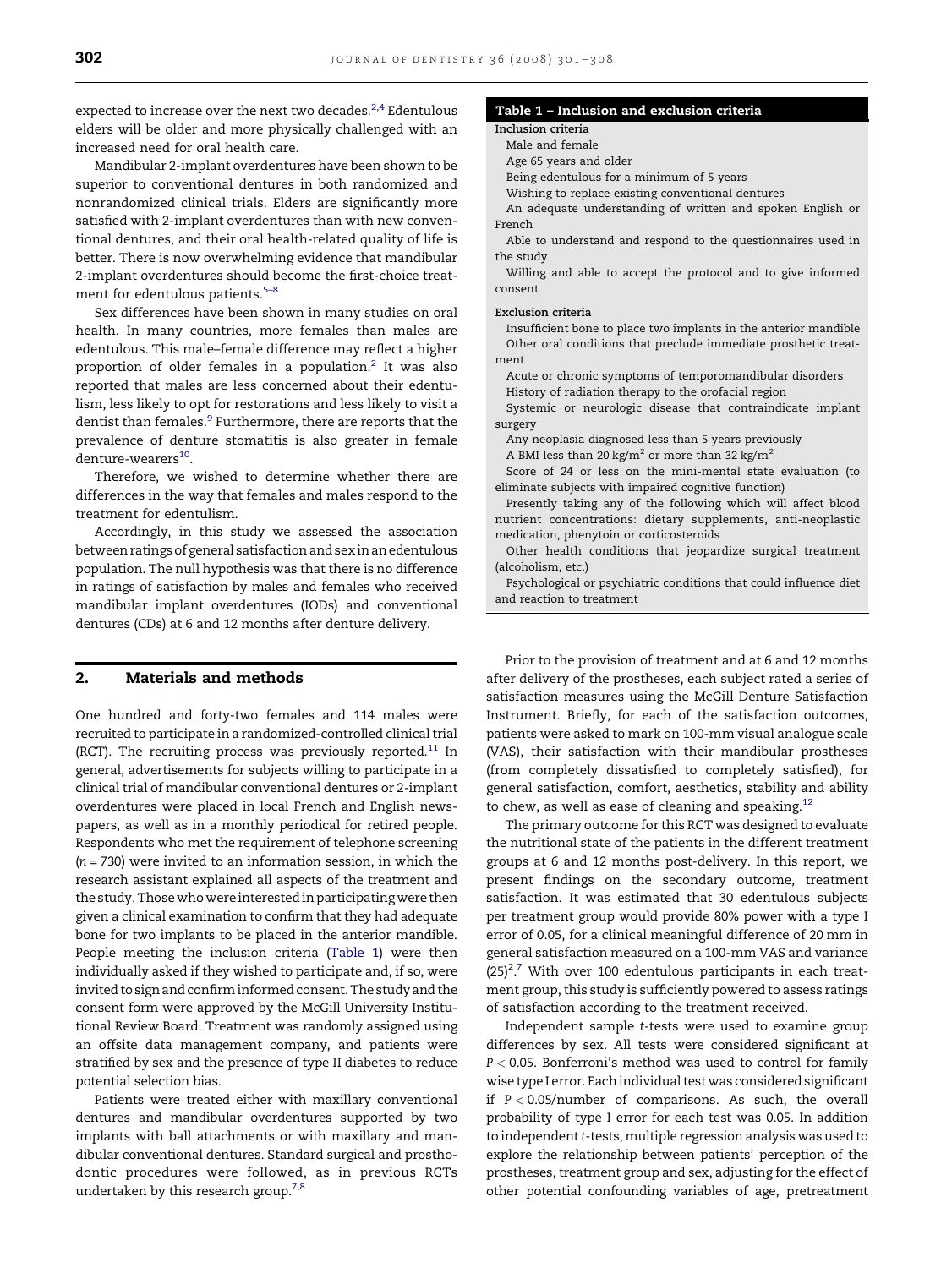| Table 2 - Distribution of study subjects in two treatment groups according to sex and age |                            |                         |           |                           |  |
|-------------------------------------------------------------------------------------------|----------------------------|-------------------------|-----------|---------------------------|--|
| Sex                                                                                       | Conventional denture group |                         |           | Implant overdenture group |  |
|                                                                                           | n(%)                       | Mean year of age (S.D.) | n(%)      | Mean year of age (S.D.)   |  |
| Male                                                                                      | 52 (44.4)                  | 73.3(4.9)               | 51(45.1)  | 72.3(4.7)                 |  |
| Female                                                                                    | 65(55.6)                   | 71.0(3.7)               | 62 (54.9) | 72.8(5.0)                 |  |

ratings of satisfaction. In addition, to assess if treatment effect was different for males than females, an interaction term of sex and treatment type was added to the multivariate regression model. All statistical analyses were conducted using SPSS statistical software version 14.0.

# 3. Results

#### 3.1. Demographics

A total of 256 participants, males ( $n = 114$ ) and females ( $n = 142$ ) consented to take part in the study, with 128 assigned to the implant overdenture group and 128 assigned to the conventional denture group. The two groups were well matched on potential confounding factors. After randomization, 26 withdrew, 15 from the IOD group and 11 from the CD group. The reasons for the withdrawal included fear of implant surgery  $(n = 9)$ , cancer  $(n = 5)$ , were unhappy with their new prostheses  $(n = 4,$  all from the CD group), unable to contact  $(n = 4)$ , decided that treatment was unnecessary ( $n = 1$ ) and no reason ( $n = 3$ ). The sex distribution of the study subjects in the IOD and CD groups is shown in Table 2.

The overall mean age of the study population was 72.3  $\pm$  4.6 years. They were edentulous for a mean of 32.6  $\pm$  15.6 years, and the mean number of previous prostheses made was 3.7  $\pm$  2.3. The mean age of their dentures at baseline was 9.6  $\pm$  7.2 years. Seventy-five percent were very dissatisfied (general denture satisfaction lower than 50/100 on VAS) with their lower dentures at baseline.

# 3.2. Treatment comparisons

Comparisons of post-treatment satisfaction ratings between the IOD and CD groups demonstrated significant betweentreatment differences. At both the 6- and 12-month follow-up visits after denture delivery, the IOD group rated general satisfaction, as well as comfort, stability, ability to chew and aesthetics, significantly higher than the CD group ( $P < 0.01$ , ttest) (Table 3). Six months after delivery of the prostheses, a significant difference between the IOD and CD group for ability to speak ( $P < 0.01$ ) was found, but this difference was not observed at 12 months (Table 3). In the subcategory of chewing ability, participants in the IOD group reported that it was easier to chew food of different hardnesses and texture than did those in the CD group (bread, cheese, carrot, dry salami, steak, apple and lettuce;  $P < 0.05$ , t-test). With a Bonferroni correction, the significance remained for all foods (cheese, carrot, dry salami, steak, apple and lettuce) except soft bread. These differences were found at both 6 and 12 months post-delivery (Table 3).

Both groups demonstrated significant improvements between baseline and 6 and 12 months post-delivery ( $P < 0.001$ , paired t-test). Furthermore, no significant differences were detected for either group when comparing ratings at 6 and 12 months post-treatment  $(P > 0.05$ , paired t-test).

## 3.3. Sex comparisons

#### 3.3.1. t-Test

At baseline, females rated their ability to chew, aesthetics and ability to speak significantly lower than the males ( $P < 0.05$ ). At 6 months post-denture delivery, females in the CD group gave lower ratings for ability to chew, aesthetics, general satisfaction, comfort and stability than the males [\(Table 4](#page-3-0)). However, in the IOD group, males and females rated their general satisfaction and all six subcategories equally. At 12 months after denture delivery, females and males in the IOD group still rated their denture satisfaction equally. However females in the CD group still rated ability to chew and aesthetics significantly lower than the males ([Table 4](#page-3-0)).

#### 3.3.2. Bonferroni adjustment

After Bonferroni adjustment, ability to chew and aesthetics were the only two factors in which sex differences at 6 months were detected for the conventional denture group. At 12 months, sex differences were evident for aesthetics only [\(Table 4](#page-3-0)).

# Table 3 – Six- and 12-month post-treatment mean difference and 95% confidence interval (CI) of patients' ratings of denture satisfaction between IOD and CD treatment groups<sup>a</sup>

| Variable                | Between group<br>differences <sup>b</sup><br>at 6 months |           | Between group<br>differences <sup>b</sup><br>at 12 months |            |
|-------------------------|----------------------------------------------------------|-----------|-----------------------------------------------------------|------------|
|                         | Mean                                                     | 95% CI    | Mean                                                      | 95% CI     |
| General satisfaction    | $22***$                                                  | $15 - 29$ | $16***$                                                   | $9 - 23$   |
| Comfort                 | $22***$                                                  | $15 - 29$ | $16***$                                                   | $8 - 23$   |
| Stability               | $18***$                                                  | $11 - 25$ | $15***$                                                   | $7 - 22$   |
| Ability to speak        | $9**$                                                    | $3 - 14$  | 3                                                         | $-2$ to 8  |
| Ability to clean        | $\mathbf{1}$                                             | $-4$ to 5 | $-1$                                                      | $-5$ to 3  |
| Aesthetics              | $8*$                                                     | $2 - 14$  | $8**$                                                     | $3 - 14$   |
| General ability to chew | $19***$                                                  | $13 - 26$ | $12***$                                                   | $6 - 19$   |
| Bread                   | $11**$                                                   | $5 - 18$  | $6*$                                                      | $0.4 - 12$ |
| Cheese                  | $17***$                                                  | $11 - 24$ | $11***$                                                   | $5 - 17$   |
| Carrot                  | $31***$                                                  | $23 - 40$ | $21***$                                                   | $13 - 30$  |
| Salami                  | $27***$                                                  | $19 - 35$ | $19***$                                                   | $11 - 28$  |
| Steak                   | $27***$                                                  | $20 - 35$ | $15***$                                                   | $7 - 22$   |
| Apple                   | $30***$                                                  | $22 - 37$ | $16***$                                                   | $9 - 24$   |
| Lettuce                 | $20***$                                                  | $13 - 27$ | $12***$                                                   | $5 - 18$   |

 $*P < 0.05$ ;  $*P \le 0.01$ ;  $**P \le 0.001$ .

Based on independent t-test.

**b** Positive values indicate higher satisfaction in the implant overdenture group.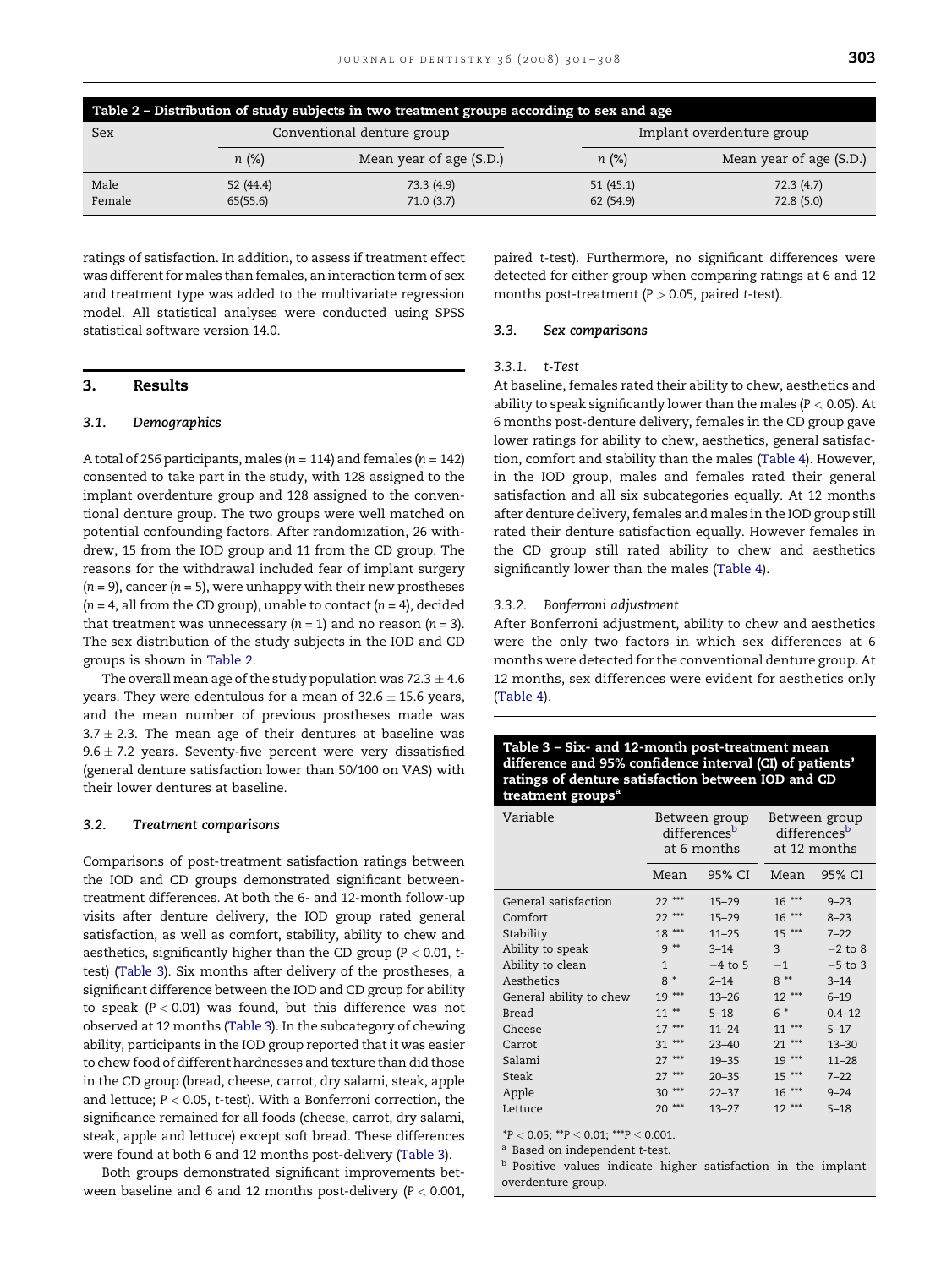<span id="page-3-0"></span>Table 4 – Mean differences and 95% confidence interval (CI) between females' and males' satisfaction scores at 6 and 12

months post-treatment according to treatment received<sup>6</sup> Variable Between gender differences at 6 months Between gender differences at 12 months Conventional group  $(n: 65$  (F), 52 (M))<sup>b</sup> Implant group  $(n: 62 \text{ (F)}, 51 \text{ (M)})^{\text{b}}$ Conventional group  $(n: 58$  (F), 48 (M))<sup>b</sup> Implant group  $(n: 56 (F), 51 (M))^b$ Mean 95% CI P-value Mean 95% CI P-value Mean 95% CI P-value Mean 95% CI P-value General satisfaction 13 0.4–25 0.043 5 —1to 11 0.095 8 —5 to 20 0.239 —2 —9 to 6 0.634 Comfort 15 3–28 0.016 1 4 to 7 0.636 4 8 to 17 0.488 1 10 to 7 0.760 Stability 12 0.1–25 0.048 0 –8 to 7 0.939 12 —1 to 24 0.062 –3 —12 to 5 0.459 Ability to speak 8 0–17 0.071 3 -2 to 8 0.300 5 -3 to 12 0.198 -3 -10 to 4 0.379 Ease of clean 4 3 to 11 0.210 4 2 to 10 0.213 1 5 to 7 0.816 1 5 to 8 0.676 Aesthetics 13 4–23  $0.006^{\circ}$  2 –3 to 7 0.446 13 4–22  $0.005^{\circ}$  3 –3 to 9 0.334

Ability to chew  $16$  5–27  $0.005^{\circ}$  1 –5 to 6 0.862 12 2–23 0.024 –1 –8 to 5 0.632

<sup>a</sup> Based on independent t-test.

**b** Positive values indicate higher satisfaction in the male group.

 $C_P < 0.05$  (Bonferroni  $P < 0.007$ ).

# 3.4. Final model

A multivariate linear regression analysis model was used to show the relationship between participants' ratings at 6 and 12 months after delivery and type of treatment, adjusted for sex,

pretreatment ratings and interaction between sex and type of prosthesis (Tables 5a and 5b). Results confirm that at 6 months after delivery, those wearing implant overdentures rated all aspects significantly higher than those wearing conventional dentures ( $P < 0.01$ ), except for ease of cleaning. These

# Table 5a – Linear regression analysis for relationship between patients' ratings of denture satisfaction at 6 months after delivery and type of treatment adjusted for sex, pretreatment variables and sex/type of prostheses interaction

| Patients ratings     | Variable                           | Coefficient | P-value | 95% CI for coefficient |
|----------------------|------------------------------------|-------------|---------|------------------------|
| General satisfaction | Type of prostheses <sup>a</sup>    | 24.8        | < 0.001 | 15.5-34.0              |
|                      | $Sex^b$                            | 11.7        | 0.019   | $1.9 - 21.4$           |
|                      | Sex/type of prostheses interaction | $-6.4$      | 0.368   | $-20.2$ to 7.5         |
|                      | General satisfaction at baseline   | 0.130       | 0.036   | $0.009 - 0.252$        |
| Ablility to chew     | Type of prostheses                 | 25.5        | < 0.001 | 16.8-34.2              |
|                      | Sex                                | 14.5        | 0.002   | $5.3 - 23.7$           |
|                      | Sex/type of prostheses interaction | $-14.4$     | 0.031   | $-27.4$ to $-1.4$      |
|                      | Ablility to chew at baseline       | 0.118       | 0.033   | $0.009 - 0.227$        |
| Comfort              | Type of prostheses                 | 27.5        | < 0.001 | $18.2 - 36.8$          |
|                      | Sex                                | 14.4        | 0.004   | $4.8 - 24.1$           |
|                      | Sex/type of prostheses interaction | $-12.8$     | 0.069   | $-26.6$ to 1.27        |
|                      | Comfort at baseline                | 0.133       | 0.019   | $0.022 - 0.244$        |
| Stability            | Type of prostheses                 | 22.5        | < 0.001 | 12.8-32.1              |
|                      | <b>Sex</b>                         | 10.8        | 0.037   | $0.7 - 21.0$           |
|                      | Sex/type of prostheses interaction | $-10.0$     | 0.178   | $-24.5$ to 4.6         |
|                      | Stability at baseline              | 0.174       | 0.007   | $0.048 - 0.301$        |
| Ability to speak     | Type of prostheses                 | 9.4         | 0.010   | $2.3 - 16.5$           |
|                      | <b>Sex</b>                         | 6.4         | 0.091   | $-1.0$ to 13.9         |
|                      | Sex/type of prostheses interaction | $-4.9$      | 0.361   | $-15.5$ to 5.7         |
|                      | Ability to speak at baseline       | 0.163       | < 0.001 | $0.075 - 0.251$        |
| Aesthetic            | Type of prostheses                 | 11.8        | 0.002   | $4.4 - 19.2$           |
|                      | <b>Sex</b>                         | 11.5        | 0.004   | $3.8 - 19.2$           |
|                      | Sex/type of prostheses interaction | $-11.1$     | 0.048   | $-22.0$ to $-0.1$      |
|                      | Aesthetic at baseline              | 0.189       | < 0.001 | $0.103 - 0.275$        |
| Ease of clean        | Type of prostheses                 | 0.5         | 0.865   | $-5.5$ to 6.5          |
|                      | Sex                                | 4.3         | 0.181   | $-2.0$ to 10.6         |
|                      | Sex/type of prostheses interaction | $-0.8$      | 0.869   | $-9.8$ to 8.2          |
|                      | Ease of clean at baseline          | 0.111       | 0.034   | $0.008 - 0.213$        |

0, CD; 1, IOD.

<sup>b</sup> 0, female; 1, male.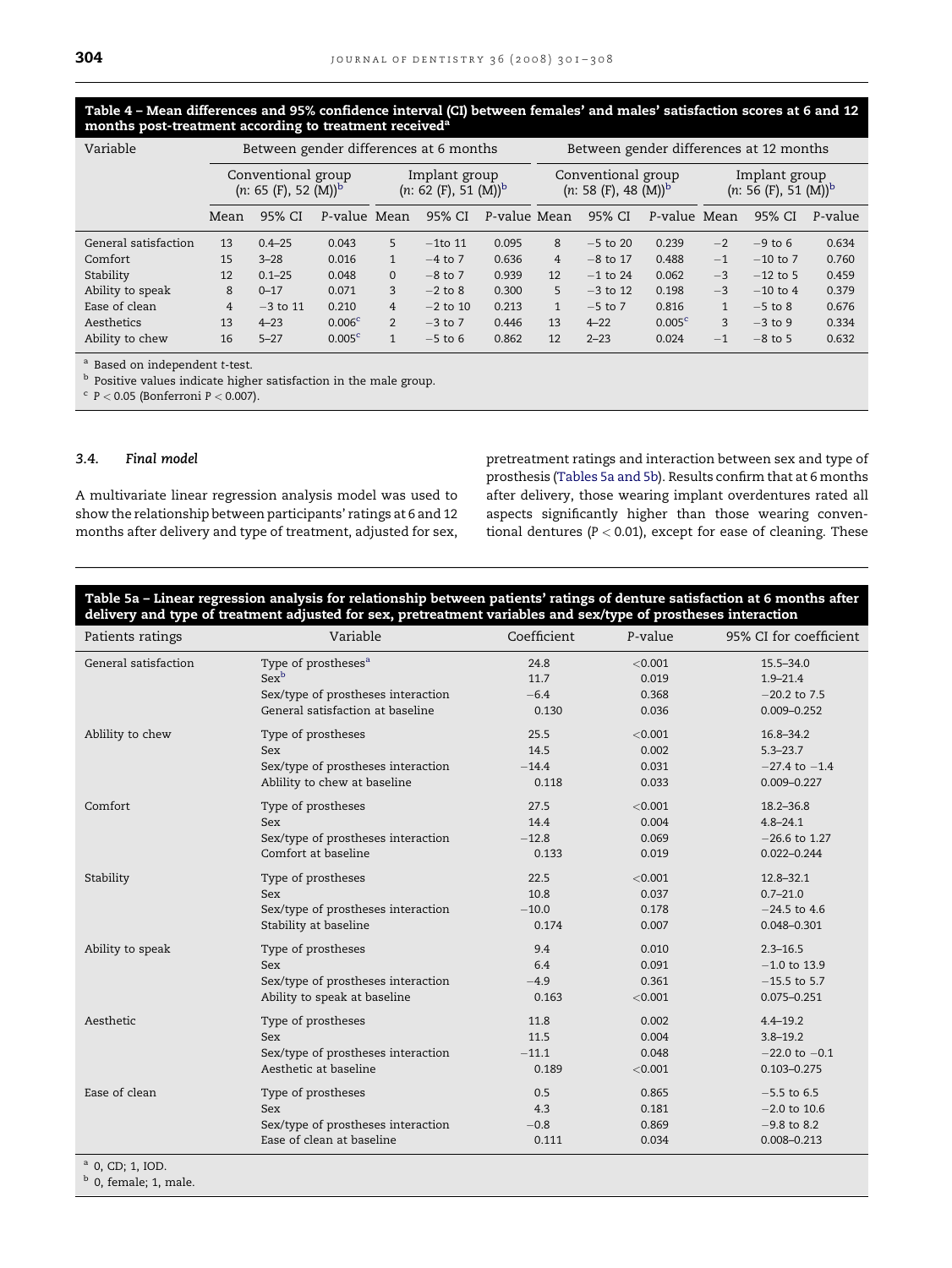Table 5b – Linear regression analysis for relationship between patients' ratings of denture satisfaction at 12 months after

| delivery and type of treatment adjusted for sex and pretreatment variables and sex/type of prostheses interaction |                                    |             |         |                        |
|-------------------------------------------------------------------------------------------------------------------|------------------------------------|-------------|---------|------------------------|
| Patients ratings                                                                                                  | Variable                           | Coefficient | P-value | 95% CI for coefficient |
| General satisfaction                                                                                              | Type of prostheses <sup>a</sup>    | 19.5        | < 0.001 | $9.7 - 29.2$           |
|                                                                                                                   | $Sex^b$                            | 5.8         | 0.260   | $-4.4$ to 16.0         |
|                                                                                                                   | Sex/type of prostheses interaction | $-6.9$      | 0.344   | $-21.3$ to 7.5         |
|                                                                                                                   | General satisfaction at baseline   | 0.215       | 0.001   | 0.089-0.340            |
| Ablility to chew                                                                                                  | Type of prostheses                 | 17.0        | < 0.001 | $8.7 - 25.4$           |
|                                                                                                                   | <b>Sex</b>                         | 9.5         | 0.034   | $0.7 - 18.2$           |
|                                                                                                                   | Sex/type of prostheses interaction | $-11.4$     | 0.067   | $-23.6$ to 0.8         |
|                                                                                                                   | Ablility to chew at baseline       | 0.181       | < 0.001 | 0.078-0.284            |
| Comfort                                                                                                           | Type of prostheses                 | 17.4        | 0.001   | $7.1 - 27.7$           |
|                                                                                                                   | Sex                                | 3.5         | 0.525   | $-7.3$ to 14.2         |
|                                                                                                                   | Sex/type of prostheses interaction | $-4.4$      | 0.572   | $-19.6$ to 10.8        |
|                                                                                                                   | Comfort at baseline                | 0.162       | 0.009   | 0.041 to 0.283         |
| Stability                                                                                                         | Type of prostheses                 | 19.7        | < 0.001 | $9.8 - 29.6$           |
|                                                                                                                   | Sex                                | 9.6         | 0.069   | $-0.8$ to 20.0         |
|                                                                                                                   | Sex/type of prostheses interaction | $-10.7$     | 0.150   | $-25.3$ to 3.9         |
|                                                                                                                   | Stability at baseline              | 0.248       | < 0.001 | $0.123 - 0.374$        |
| Ability to speak                                                                                                  | Type of prostheses                 | 5.4         | 0.119   | $-1.4$ to 12.1         |
|                                                                                                                   | Sex                                | 3.3         | 0.356   | $-3.8$ to 10.4         |
|                                                                                                                   | Sex/type of prostheses interaction | $-7.4$      | 0.144   | $-17.3$ to 2.5         |
|                                                                                                                   | Ability to speak at baseline       | 0.172       | < 0.001 | 0.088-0.256            |
| Aesthetic                                                                                                         | Type of prostheses                 | 11.1        | 0.003   | $4.0 - 18.3$           |
|                                                                                                                   | Sex                                | 10.3        | 0.007   | $2.8 - 17.8$           |
|                                                                                                                   | Sex/type of prostheses interaction | $-8.9$      | 0.094   | $-19.4$ to 1.5         |
|                                                                                                                   | Aesthetic at baseline              | 0.197       | < 0.001 | 0.114-0.280            |
| Ease of clean                                                                                                     | Type of prostheses                 | $-1.4$      | 0.631   | $-7.2$ to 4.4          |
|                                                                                                                   | Sex                                | 0.692       | 0.821   | $-5.3$ to 6.7          |
|                                                                                                                   | Sex/type of prostheses interaction | 0.4         | 0.925   | $-8.1$ to 8.9          |
|                                                                                                                   | Ease of clean at baseline          | 0.162       | 0.001   | $0.067 - 0.256$        |
| <sup>a</sup> 0, CD; 1, IOD.                                                                                       |                                    |             |         |                        |

<sup>b</sup> 0, female; 1, male.

differences did not change at the 12-month appointment, except that the difference found for the ability to speak was no longer significant  $(P = 0.12)$ .

Significant between-sex differences in ratings of satisfaction were detected. Females gave lower ratings for general satisfaction, ability to chew, comfort, aesthetics, and stability at 6 months after denture delivery. At 6 months posttreatment, the interaction between sex and treatment contributed significantly to the model, indicating that, although there is no sex difference in ratings of chewing ability or aesthetics with implant overdentures, males report higher ratings of chewing ability and more satisfaction with the appearance of conventional dentures than females. At 12 months, this association was reduced to a strong tendency  $(P = 0.067)$  regarding chewing ability [\(Tables 5a and 5b\)](#page-3-0).

# 4. Discussion

#### 4.1. Sex differences—conventional dentures

Sex differences in perception and evaluation of symptoms has been previously studied. $13$  It has been suggested that females report pain symptoms more willingly than males, and that they recall health problems to a greater extent than males do. $^{14}$  $^{14}$  $^{14}$ 

This study revealed that there are, in fact, differences between males' and females' ratings of their mandibular conventional dentures. Six months after delivery, females rated their overall satisfaction lower than males, particularly for the ability to chew and aesthetics. At the 12-month followup, the differences in ratings of aesthetics between the sexes remained.

There are few reports of sex differences in studies investigating oral prostheses. In one study, the effect of oral prostheses on the quality of life of head and neck cancer patients was investigated. It was reported that in both a cancer group wearing maxillofacial prostheses, as well as in a control group wearing conventional dentures, females rated most variables lower than the males.<sup>15</sup> However, the authors failed to find significant differences, most probably because the sample size was small. In another study, it was found that males could adapt more easily to new removable partial dentures than females. The need for ''three and more visits for adjustment after delivery'' was found to be significantly more common among females than males.<sup>[16](#page-6-0)</sup>

What may cause these differences in ratings by females and males? They may be explained by either physical or psychological differences between the sexes. It has been suggested that variety of factors may contribute, including hormonal alterations, $17$  blood pressure<sup>[18](#page-6-0)</sup> and psychological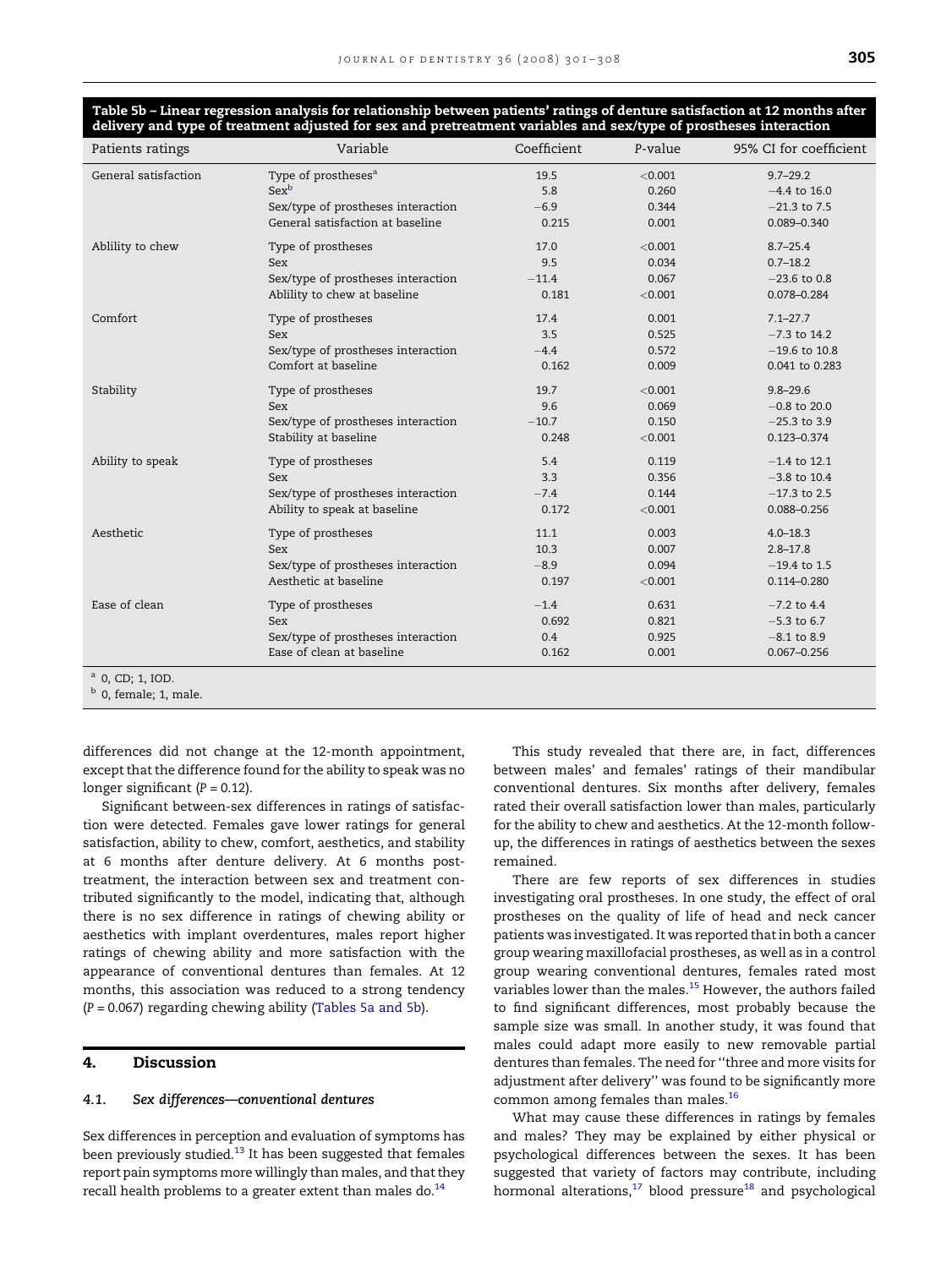factors[.19](#page-6-0) Furthermore, sex role expectancies and anxiety may moderate sex differences.[19](#page-6-0) To date, there is little evidence to indicate how much, if any, of these variables may contribute to these differences between the sexes.

#### 4.1.1. Chewing ability

In human health care research, differences between the sexes have been found in many fields. Females are usually more sensitive to innocuous stimuli than males. In a study investigating the tactile detection threshold (TDT), it was shown that females had a significantly lower TDT on the skin of cheek than males.<sup>20</sup> The author failed to find significant difference intra-orally on the maxillary gingiva and the anterior tip of the tongue. Other authors have reported that the peak perioral sensitivity of females was significantly greater than the peak sensitivity of males. $^{21}$  Another study showed that females were more spatially sensitive than males, especially at the perioral region. The investigators reported that females have a greater ability to discern subtle changes in lip, cheek and chin position than males. $^{22}$  These findings may begin to explain why there are differences in ratings of ability to chew, but not in comfort between females and males in the conventional group. Unstable conventional dentures may move or rotate slightly during chewing function, even though these small movements and pressure changes may not cause pain. However, females may perceive these stimuli more than males, thus resulting in their lower ratings in chewing ability. Equally, it may simply just concern them more than it did males.

After the extraction of teeth, residual ridge resorption in the alveolar portion of the jaw begins. Compared with males, elderly females are at a higher risk of severe resorption in the edentulous mandible than males.<sup>23</sup> The bone mineral content in edentulous females' mandible also decreases with aging, while that of males' increases slightly. Osteoporosis may be regarded as a cofactor of residual ridge resorption in women.<sup>[24](#page-6-0)</sup> Therefore, it could be suggested that these physical differences are a factor in the sex differences in ratings of CDs. We have tested this hypothesis and were unable to find supporting evidence (Pan et al., in preparation).

# 4.1.2. Aesthetics

Females rate aesthetics lower than males. This may be due to the low stability of mandibular conventional denture. It is more likely that CDs will move or even come out of the mouth during functions like eating and speaking. A qualitative study showed that most of the strategies used by CD wearers to eat and control their dentures are embarrassing to some individuals and lead to social constraints, such as avoiding eating in public. Embarrassment may be due to fear that other people would recognize that they have dentures.<sup>[25](#page-6-0)</sup> For these reasons, CD wearers may put more effort in concealing their dentures from others by talking less, eating more slowly and smiling, instead of laughing, in public places. Therefore, the sex differences in ratings of aesthetics with the CDs may actually be reasonable if females associate aesthetics with not only the way the denture looks in the mouth but also with their perioral appearance when they are wearing a CD.

There are also psychological differences between sexes. Tooth loss impairs speech, aesthetics, mastication, and deglutition, which are important components of survival and social interaction.[26](#page-6-0) Aesthetically, the mouth is a prime area of focus in social and sexual communications, reflecting an individual's identity and self-image. $^{27}$  $^{27}$  $^{27}$  Investigators have reported on clinical evidence of body image disturbance in edentulous denture-wearers[.28,29](#page-7-0) They found that sex was associated with satisfaction for 14 of the 27 body cathexis scales, including profile and overall facial attractiveness. A higher proportion of males expressed satisfaction with the 14 items. Females are less satisfied with their bodies.<sup>[28](#page-7-0)</sup> Males showed less dissatisfaction with dental appearance, even when their aesthetic appearance was rated worse by dental professionals.[29](#page-7-0) Previous articles also support this argument.<sup>[29,30](#page-7-0)</sup> This difference in perception of appearance between sexes might also contribute to the sex differences in ratings of satisfaction with aesthetics.

Furthermore, psychological differences between the sexes may also come from sex-specific preferences and coping strategies. Studies of ischemic heart disease and cardiac rehabilitation show that females report greater psychological distress and lower self-efficacy, self-esteem and quality of life at the time of a first cardiac event or the beginning of rehabilitation[.31](#page-7-0) Differences between the sexes were found in other rehabilitation processes. This situation may be the same when females are undergoing oral rehabilitation. Being female was also shown to be an unfavorable prognostic factor in rehabilitation following stroke.  $^{\rm 32}$  $^{\rm 32}$  $^{\rm 32}$ 

This evidence supports the finding in our study on differences between the sexes in their satisfaction of their conventional dentures.

#### 4.2. Sex differences—implant overdentures

Although females were less satisfied with their new CDs than were the males, these differences were not apparent in ratings of the IODs. However, there was significant interaction between sex and type of prosthesis for ability to chew and aesthetics. This means that females rated the IODs significantly greater than they had rated the CDs for these factors. The greater satisfaction with IODs was strong enough to buffer the effect of sex and eliminate the differences between females and males, thus providing both sexes with equally high satisfaction.

#### 4.2.1. Chewing ability

It is easy to understand why sex differences in chewing ability were not apparent in the implant overdenture group. With implant overdentures, denture stability increased significantly. The movement and pressure changes in the chewing process that may be unpleasant for females wearing conventional dentures do not occur to the same extent with implant overdentures. Therefore, the ratings of ability to chew were equal between the sexes when mandibular implant overdentures are worn.

#### 4.2.2. Aesthetics

It seemed confusing that females would rate aesthetics lower than males for CDs, but not for IODs if aesthetics were viewed in a ''static'' sense. If the wearer perceives that the denture moves in function, then she may also feel that this will be perceived by those around her, and thus may view this in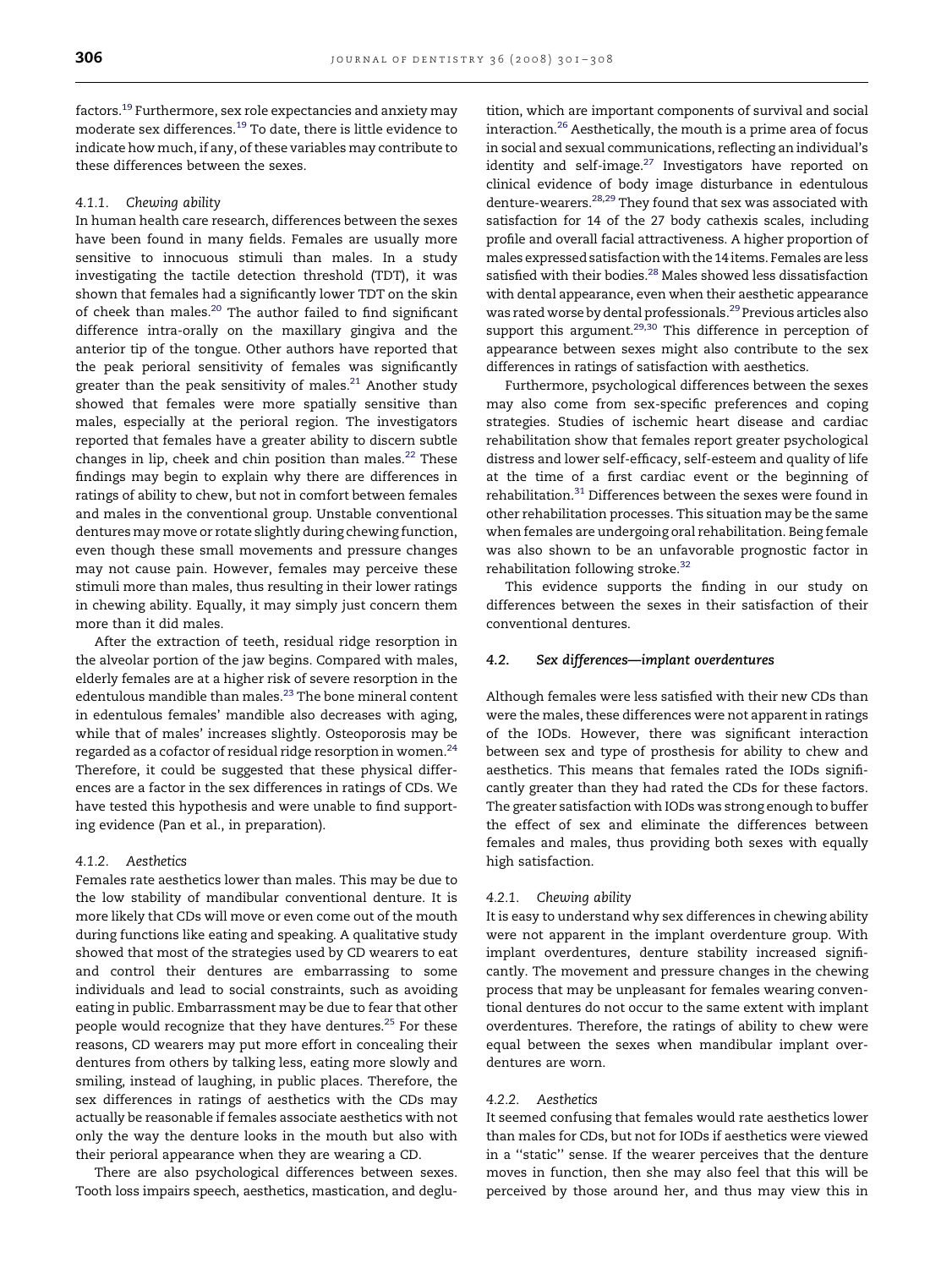<span id="page-6-0"></span>terms of aesthetics. Certainly, it has been shown that women are more concerned about their appearance than men.<sup>28,29</sup> Even though the CDs and IODs look very similar, when retained by two implants, IODs become more stable than CDs. Therefore, people do not need to make an effort to keep the lower implant overdenture in place or to try to conceal its movements.[28](#page-7-0) The increased retention and stability of the IODs is likely to be the reason why no sex differences in ratings of aesthetics were found.

In summary, we found that elderly females were less satisfied with their conventional dentures than males, but equally satisfied with their implant overdentures.

# 5. Conclusions

These findings suggest that while both edentulous males and females appear to be more satisfied with implant overdentures than with conventional dentures, females may be less satisfied with conventional dentures than males. Clinicians may wish to consider this when advising their elderly edentulous patients in choice of treatment.

### Acknowledgements

The authors are very grateful to all the participants in this trial, as well as to Mr. Nicolas Drolet for study co-ordination and data collection. This study was funded by Grant no. UCR-36052 from the Canadian Institutes of Health Research (CIHR) and Straumann Canada, Limited. Dr. Shaoxia Pan is supported by the China Scholarship Council and by the McGill University Faculty of Dentistry Hong Kong Fellowship.

#### references

- 1. Beltran-Aguilar ED, Barker LK, Canto MT, Dye BA, Gooch BF, Griffin SO, et al. Surveillance for dental caries, dental sealants, tooth retention, edentulism, and enamel fluorosis—United States, 1988–1994 and 1999–2002. MMWR Surveillance Summaries 2005;54:1–43.
- 2. Millar WJ, Locker D. Edentulism and denture use. Health Reports 2005;17:55–8.
- 3. Müller F, Naharro M, Carlsson GE. What are the prevalence and incidence of tooth loss in the adult and elderly population in Europe? Clinical Oral Implants Research 2007;18:2–14.
- 4. He W, Sengupta M, Velkoff V, Debarros KA. 65+ in the United States: 2005. US Census Bureau 2005.
- 5. Wismeijer D, Vermeeren JI, van Waas MA. Patient satisfaction with overdentures supported by one-stage TPS implants. International Journal of Oral and Maxillofacial Implants 1992;7:51–5.
- 6. Geertman ME, Boerrigter EM, Van't Hof MA, Van Waas MA, van Oort RP, Boering G, et al. Two-center clinical trial of implant-retained mandibular overdentures versus complete dentures-chewing ability. Community Dentistry and Oral Epidemiology 1996;24:79–84.
- 7. Awad MA, Lund JP, Shapiro SH, Locker D, Klemetti E, Chehade A, et al. Oral health status and treatment satisfaction with mandibular implant overdentures and

conventional dentures: a randomized clinical trial in a senior population. International Journal of Prosthodontics 2003;16:390–6.

- 8. Thomason JM, Lund JP, Chehade A, Feine JS. Patient satisfaction with mandibular implant overdentures and conventional dentures 6 months after delivery. International Journal of Prosthodontics 2003;16:467–73.
- 9. Steele JG, Walls AW, Ayatollahi SM, Murray JJ. Dental attitudes and behaviour among a sample of dentate older adults from three English communities. British Dental Journal 1996;180:131–6.
- 10. Zissis A, Yannikakis S, Harrison A. Comparison of denture stomatitis prevalence in 2 population groups. International Journal of Prosthodontics 2006;19:621–5.
- 11. Perri R, Wollin S, Drolet N, Mai S, Awad M, Feine J. Monitoring recruitment success and cost in a randomized clinical trial. The European Journal of Prosthodontics and Restorative Dentistry 2006;14:126–30.
- 12. Awad MA, Feine JS. Measuring patient satisfaction with mandibular prostheses. Community Dentistry and Oral Epidemiology 1998;26:400–5.
- 13. Berkley KJ. Sex differences in pain. Behavioral and Brain Sciences 1997;20:371–80. [discussion 435–513].
- 14. Bingefors K, Isacson D. Epidemiology, co-morbidity, and impact on health-related quality of life of self-reported headache and musculoskeletal pain—a gender perspective. European Journal of Pain 2004;8:435–50.
- 15. Moroi HH, Okimoto K, Terada Y. The effect of an oral prosthesis on the quality of life for head and neck cancer patients. Journal of Oral Rehabilitation 1999;26:265–73.
- 16. Panek H, Krawczykowska H, Dobosz A, Napadlek P, Panek BA, Sosna-Gramza M. Follow-up visits as a measure of adaptation process to removable prostheses. Gerodontology 2006;23:87–92.
- 17. Kuba T, Quinones-Jenab V. The role of female gonadal hormones in behavioral sex differences in persistent and chronic pain: clinical versus preclinical studies. Brain Research Bulletin 2005;66:179–88.
- 18. Fillingim RB, Maixner W. The influence of resting blood pressure and gender on pain responses. Psychosomatic Medicine 1996;58:326–32.
- 19. Logan HL, Gedney JJ. Sex differences in the long-term stability of forehead cold pressor pain. The Journal of Pain 2004;5:406–12.
- 20. Komiyama O, De Laat A. Tactile and pain thresholds in the intra- and extra-oral regions of symptom-free subjects. Pain 2005;115:308–15.
- 21. Essick GK, Afferica T, Aldershof B, Nestor J, Kelly D, Whitsel B. Human perioral directional sensitivity. Experimental Neurology 1988;100:506–23.
- 22. Chen CC, Essick GK, Kelly DG, Young MG, Nestor JM, Masse B. Gender-, side- and site-dependent variations in human perioral spatial resolution. Archives of Oral Biology 1995;40:539–48.
- 23. Xie Q, Ainamo A, Tilvis R. Association of residual ridge resorption with systemic factors in home-living elderly subjects. Acta Odontologica Scandinavica 1997;55:299–305.
- 24. Solar P, Ulm CW, Thornton B, Matejka M. Sex-related differences in the bone mineral density of atrophic mandibles. The Journal of Prosthetic Dentistry 1994;71:345–9.
- 25. Obrez A, Grussing PG. Opinions and feelings on eating with complete dentures: a qualitative inquiry. Special Care in Dentistry 1999;19:225–9.
- 26. Alvi HA, Agrawal NK, Chandra S, Rastogi M. A psychologic study of self-concept of patients in relation to artificial and natural teeth. The Journal of Prosthetic Dentistry 1984;51:470–5.
- 27. Kiyak HA, McNeill RW, West RA, Hohl T, Bucher F, Sherrick P. Predicting psychologic responses to orthognathic surgery. Journal of Oral and Maxillofacial Surgery 1982;40:150–5.